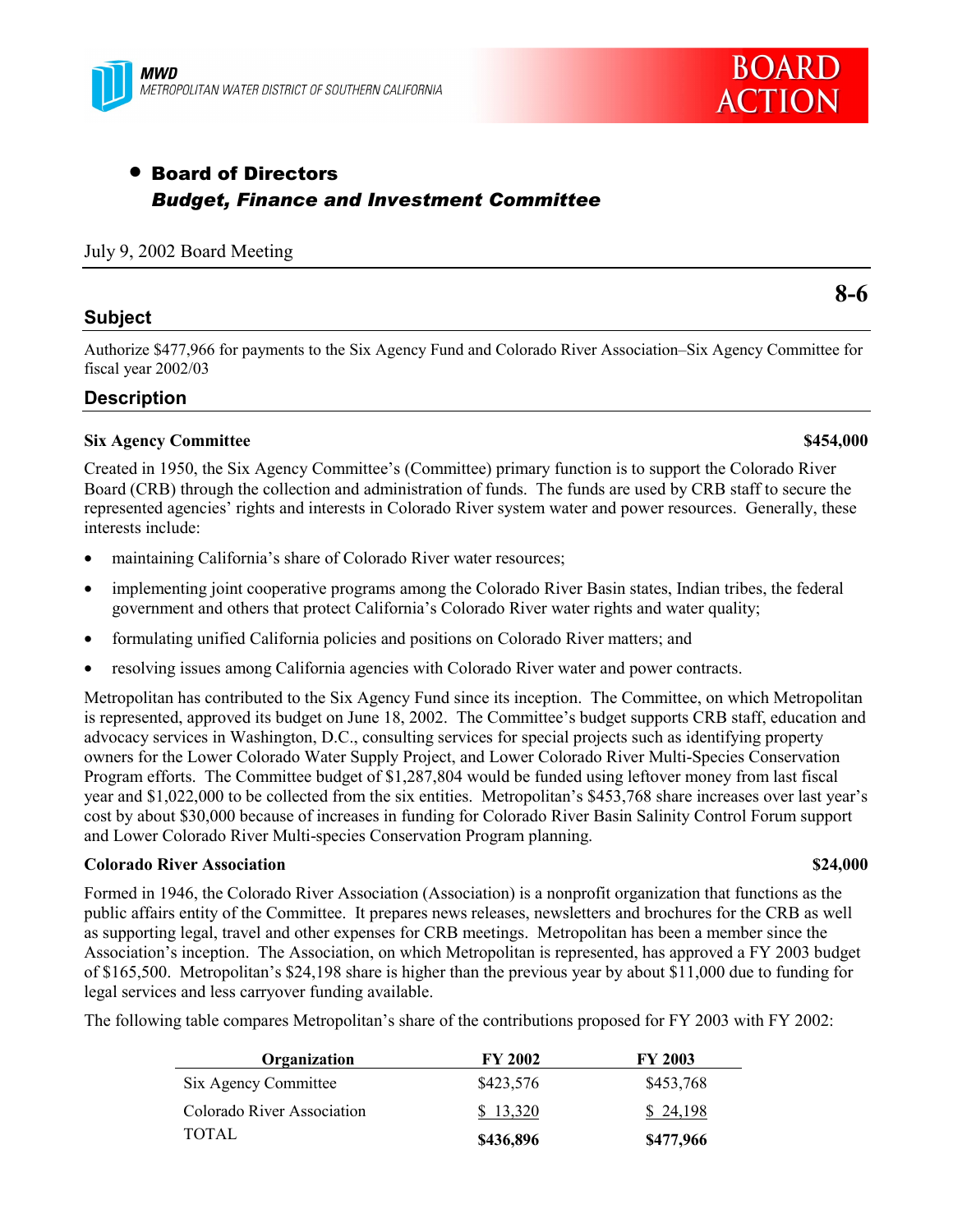## **Contributions**

Funding percentages for the entities comprising the Committee and the Association are longstanding negotiated values, last adjusted in 1980 based on the following factors: water quantity, salinity, hydropower, assessed valuation and the institutional value of the CRB to each agency. The funding percentages are as follows: Metropolitan (44.4 percent), Los Angeles Department of Water and Power (20.4 percent), Imperial Irrigation District (19.0 percent), Coachella Valley Water District (10.0 percent), Palo Verde Irrigation District (3.2 percent), and San Diego County Water Authority (3.0 percent). These contributions play an important role to protect Metropolitanís rights and interests in the water of the Colorado River system and the use thereof.

# **Policy**

Metropolitan Water District Administrative Code ß 11202(3) Payment of Dues and Participation in Projects or Programs Serving District Purposes.

**Six Agency Committee** - Aug. 11, 1980 and Sept. 6, 1961 Amendments and Jan. 5, 1950 Agreement by and between Palo Verde Irrigation District, Coachella Valley Water District, San Diego County Water Authority, Imperial Irrigation District, The Metropolitan Water District of Southern California and Department of Water and Power of the City of Los Angeles.

**Colorado River Association** - Nov. 9, 1993 Amendment and May 13, 1947 Agreement between Palo Verde Irrigation District, Coachella Valley Water District, San Diego County Water Authority, Imperial Irrigation District, The Metropolitan Water District of Southern California and Department of Water and Power of the City of Los Angeles.

# **California Environmental Quality Act (CEQA)**

The CEQA determination for Options #1 and #2:

The proposed action is not defined as a project under CEQA because it involves government fiscal activities which do not involve any commitment to any specific project which may result in a potentially significant physical impact on the environment (Section 15378 (b)(4) of the State CEQA Guidelines). In addition, where it can be seen with certainty that there is no possibility that the proposed action in question may have a significant effect on the environment, the proposed action is not subject to CEQA (Section 15061(b)(3) of the State CEQA Guidelines).

The CEQA determination is: Determine that the proposed action is not subject to the provisions of CEQA pursuant to Sections 15378(b)(4) and 15061(b)(3) of the State CEQA Guidelines.

# **Board Options/Fiscal Impacts**

#### **Option #1**

Adopt the CEQA determination and authorize the Chief Executive Officer to make payments of \$453,768 for the Six Agency Fund and \$24,198 for the Colorado River Association.

**Fiscal Impact:** Approximately \$478,000 from the Operations and Maintenance Fund under the General District Requirement budget. Sufficient funds are included in Metropolitan's FY 2003 Operations and Maintenance Fund.

## **Option #2**

Adopt the CEQA determination and do not approve payment of one or both contributions. **Fiscal Impact:** Reduced use of budgeted funds.